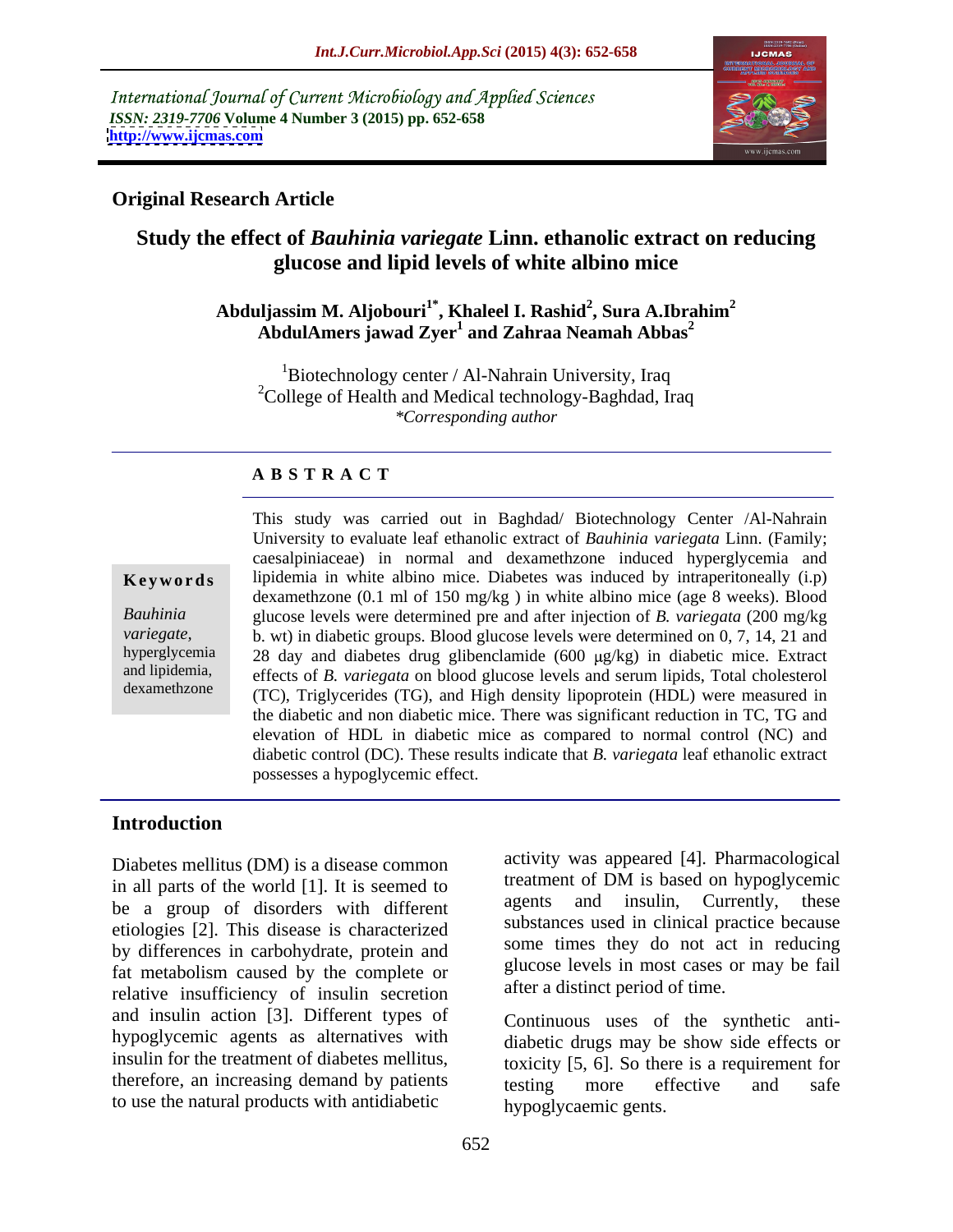*Bauhinia variegata* Linn. (Family; Caesalpiniaceae) grows as a deciduous tree,  $50\%$  ethanol solution (v/v) at 80 $^{\circ}$ C for 8 h. distributed in a wide range of geographic locations. Certain *Bauhinia* species have a paper and centrifugation (10000 rpm, 5 min) long history of traditional medicinal at 20°C, the solvent was concentrated by applications it is used in the treatment of, evaporation using rotary evaporator inflammatory, diarrhoea, leprosy, tumours, wounds, ulcers, and diabetes [7].

The leaf of *B. variegata* extract is used in the treatment of diabetics, bark also used as Detection of some active ingredients was an anticarcinogenic and mutagenic, anti-carried out using chemical reagents to inflammatory, stem used as cytotoxic, determine the presence of the active hepatoprotective, antitumor. The following compounds only without quantification or compounds were isolated from various parts of this plant; galactoside binding lectine, a new phenanthraquinone from the stem. flavanone and a dihydrodibenzoxepin [8]. Tannins such as tannic acid stimulate the The extract of *B. variegata* was boiled in a transport of glucose and inhibit adipocyte boiling water bath for 10 minutes, then differentiation. Polyphenols decrease the blood glucose levels [9, 10]. Flavonoids are drops of 1% lead acetate solution. The considered to be one of main components of development of greenish-blue precipitate is Bauhinia leaf. The health benefits of flavonoids are well known and are displayed as a remarkable range of biochemical and pharmacological properties [11]. *Bookovice* control in the power is the distribution of this power for the distribution of the mass of specific and the mass of specific and the mass of the mas of the mas of the mas of the mas of the mas of the mas of t

The aim of this study is to detect some active compounds in Bauhinia plant leaf then one drop of acetate anhydride and 1 extract and to evaluate hypoglycemic and<br>hypolipidemic effects of leaf ethanolic hypolipidemic effects of leaf ethanolic added, brown precipitate appeared which extract of *B. variegate* (BEE) on representing the presence of terpene, and the

## **Materials and Methods**

Total duration of the experiment was 28 days, diabetes mellitus was induced for the experimental animals by injecting Ethanol extract was partitioned with dexamethzone through intraperitoneal at a petroleum ether using Buckner funnel; the dose of 150 ug/kg body weight [12]. aqueous layer was mixed with the ammonia

The shade dried Bauhinia leaf was crushed

50% ethanol solution  $(v/v)$  at 80°C for 8 h. After filtration with Whatman No. 1 filter evaporation using rotary evaporator apparatus [13].

## **Chemical detection of active compounds**

determination of their structure.

## **Detection of tannins**

filtered and the filtrate was treated with 5 an indicator for the presence of tannins [14].

## **Detection of terpenes and steroids**

Dexamethazone induced diabetic mice. appearance of dark blue color after 4-5 One milliliter of ethanol extract was participated in a few drops of chloroform, drop of concentrated sulfuric acid were minutes would ensure the present of steroids [14].

## **Detection of flavonoids**

**Preparation of the extract** evidence for the presence of flavonoids [14]. solution. The appearance of dark color is an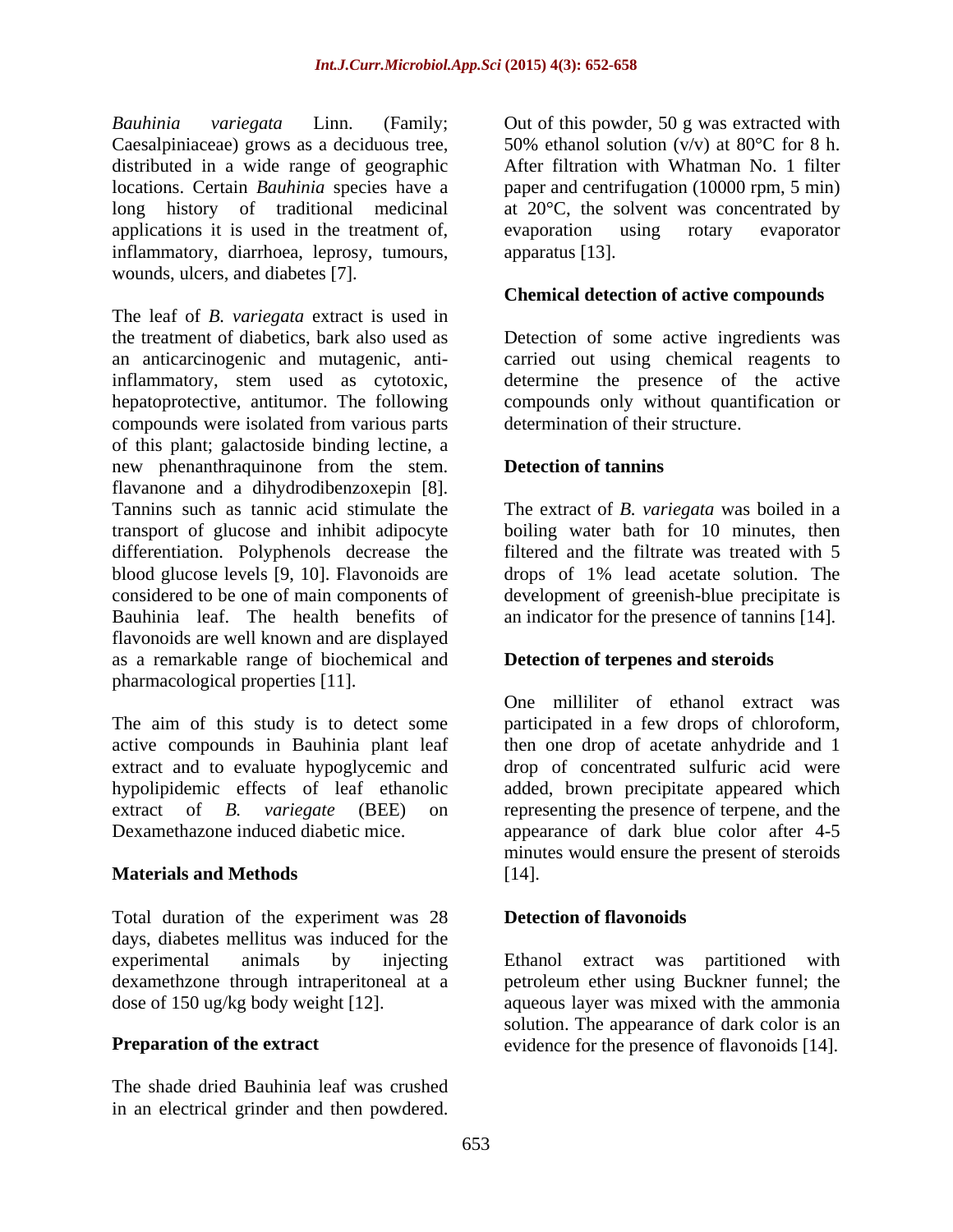The extract (10) gm was boiled with 50 ml of distilled water and 4% of hydrochloric The experiment was carried out according to acid was added, then the solution was the guidelines of the institutional animal filtered and cooled. 0.5 ml of the supernatant was tested with Mayer solution, appearance of white precipitate indicates the presence of alkaloids [15].

Saponins were detected by two methods: dexamethazone solution at a dose of 150 The first method, aqueous extract of *B.* mg/kg body weight respectively. Diabetes *variegata* powder was shaken vigorously was confirmed by measuring blood glucose with distilled water in a test tube. The levels from the tail vein on the third day formation of foam standing for a time after injection of dexamethzone. The mice indicates a positive result. The second having blood glucose levels greater than or method, five milliliters of aqueous extract of equal to 100 mg/dl were considered diabetic. the plant was added to 1-3 drops of 3% Group 3 of mice were treated with an oral ferric chloride solution, a white precipitate dose of glibenclamide (600 ug/kg) once was developed which indicates a positive every day to the end of the experiment, and

Table (1) shows the nutrient elements of the control. basal diet for the mice nutrition during the experiments. **Measuring of blood glucose level** 

Mice of original Swiss albino strain (number mice and fasting blood glucose level was of.20 mice), eight weeks of age, weighing measured every 7 days using a glucose 25 g were selected and housed in plastic cages at an a temperature of  $25 \pm 2$ °C with 12 h light and 12 h dark cycle. They were fed basal diet, nutrient elements of the basal

**Detection of alkaloids** Group 4;Diabetic mice treated with 200 mg/kg Bauhinia ethanolic extract (DBE)

ethical committee [17].

## **Induction of diabetes mellitus**

**Detection of Saponins then groups 2, 3 and 4 were injected with a** result [15]. group 4 were treated with 200 mg/kg of **Basal diet elements** extract (BEE), while groups 1 and 2 were Experimental mice were starved for 24 h, intraperitoneally injection of 0.1 ml mice body weight with Bauhinia ethanolic received only 1 ml of distilled water as control.

Selection of experiment animals **During supplementation of BEE** for 28 days, Blood was collected from the tail vein of the analyzer [18].

## **Investigation of lipid profile**

diet. The animals were randomly divided After 28 days, the mice were sacrificed and into four groups (n = 5 mice per group) as blood samples were collected from dorsal given below: the contraction of the contraction of the contraction of the second of the contraction of the contraction of the contraction of the contraction of the contraction of the contraction of the contraction of the c Group 1;Normal Control group (NC) the biochemical assay of total cholesterol Group 2 ;Diabetes Control group (DC) (TC), high-density lipoprotein cholesterol Group 3;Diabetic mice treated with (HDL) and triglyceride (TG). Enzymatic Glibenclamide 600 ug/kg body weight methods were used to determine TC, TG,  $(DGC)$  and HDL  $[18]$ . aorta. Serum was separated by centrifugation for 5 min, kept at -20°C for and HDL [18].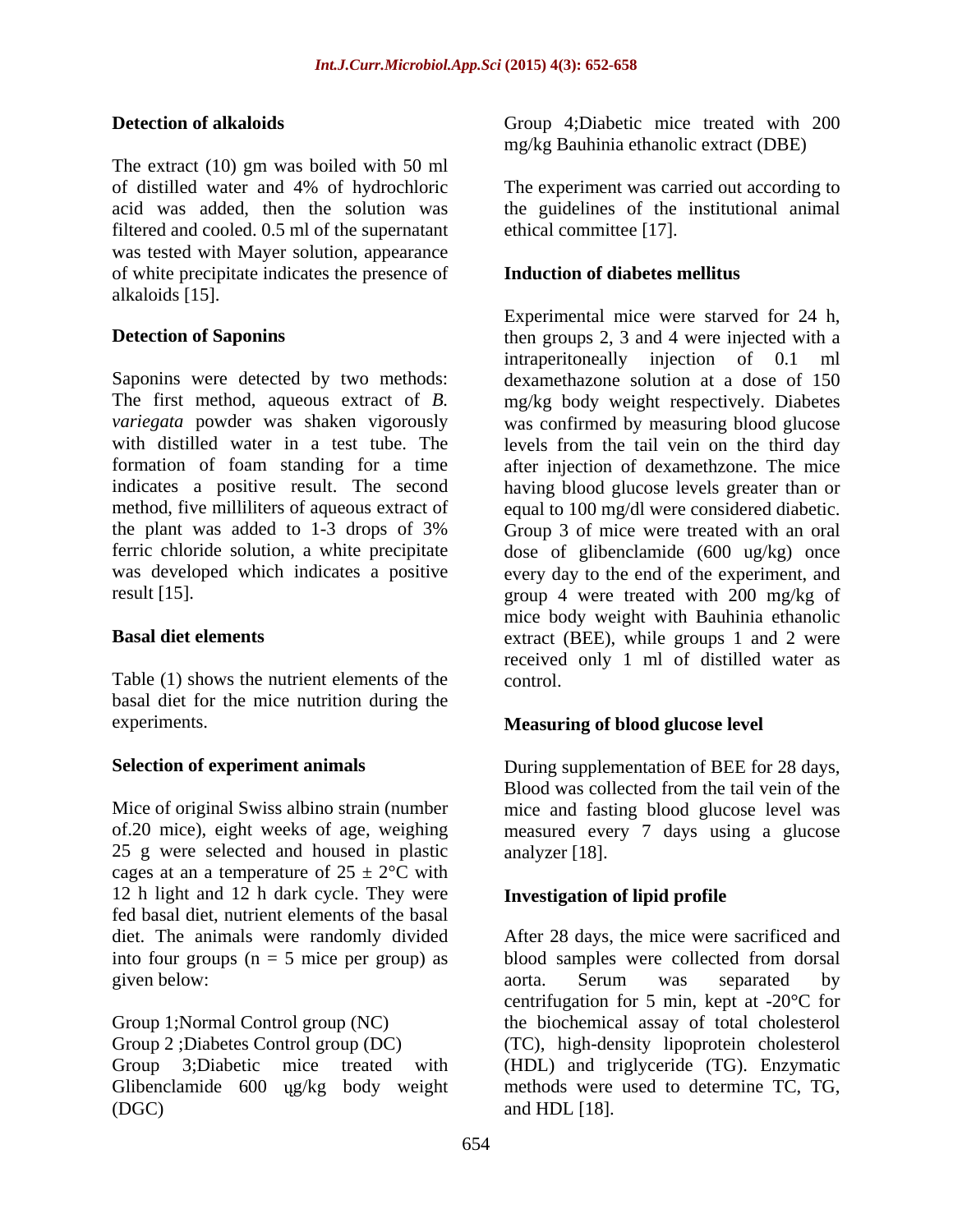All the data were expressed as mean  $\pm$  S.D. metabolism was attenuated, while decreased

# **compounds**

## **Effect of BEE on fasting blood glucose**

diabetic mice at the beginning of the experiment (0 day), then measured every 7 is a key step in preventing diabetic days till 28th days. The results were showed complications and improving the life quality in table 2. The blood glucose levels in the treated groups with glibenclamide (GC) and Bauhinia ethanolic extract (BEE) showed Diabetic control (DC). On the end of the experiment, blood glucose levels in the DBE and DGC groups decreased to 64 mg/dl and 70 mg/dl, respectively as compared to the TC and TG have been decreased normal control (NC) group and DC group. These results indicated that BEE decreases

## **Effect of BEE on blood lipids levels in**

HDL were decreased in the DC group as

**Statistical analysis** compared to the NC group. After treatment Statistical analysis was conducted by SPSS TG and TC levels and increased HDL program, significance was calculated using concentration in experimental mice. The analysis of variance (ANOVA). Significance effect was clear in the DBE group compared was accepted at the  $p < 0.05$ . with the DGC group and DC group as a **Results and Discussion** ethanolic extract of *B. variegata* Linn. at the **Chemical detection of some active** possess a hypolipidemic activity. with the BEE, the alteration in lipid metabolism was attenuated, while decreased control. These results indicate that the leaf concentration of 200 mg/kg of body weight

The chemical test indicated that the leaf disease worldwide affecting human health ethanolic extract of *B. variegata* contains much. Currently traditional drugs against the flavanoids, glycosides, saponins, alkaloids, disease reduce the suffering of people to terpenes and steroids. Some extent; but still it is costly, and **levels in mice** with less or no side effects. There is a growing interest in anti-diabetic agents from<br>Blood glucose levels, estimated in 20 antural products, derived from plants. Diabetes mellitus appears as an alarming associated with side effects. Therefore, it is useful for search of more efficacious drugs growing interest in anti-diabetic agents from natural products, derived from plants. Effective control of the blood glucose level of types 1 and 2 diabetic patients [19].

significant effect along with the diabetic mice has been indicated in this experimental period (28 days), these groups study by the fasting blood glucose levels as were recorded lower values than that in the the basal parameter for monitoring of blood glucose levels in diabetic mice. activity of cholesterol biosynthesis enzymes **mice** control of insulin [21]. The BEE treatment Blood lipid profile was tested in the normal HDL due to the effect of this extract. There mice and diabetic mice. The results were are reports that other medicinal plants have showed in Table 3. The levels of TC and TG hypoglycemic and hypolipidemic effects to were significantly elevated and the levels of prevent or to reduce the complications of Antihyperglycemic activity of the BEE in diabetes at the concentration of 200 mg/kg which is effective. Hyperlipidemia is also associated with diabetes [20], the levels of TC and TG have been decreased significantly in diabetic mice after the BEE treatment. These effects may be due to low and low level of lipid metabolism or enzymatic analysis which are under the results to the significant effect in the level of lipid profile [22].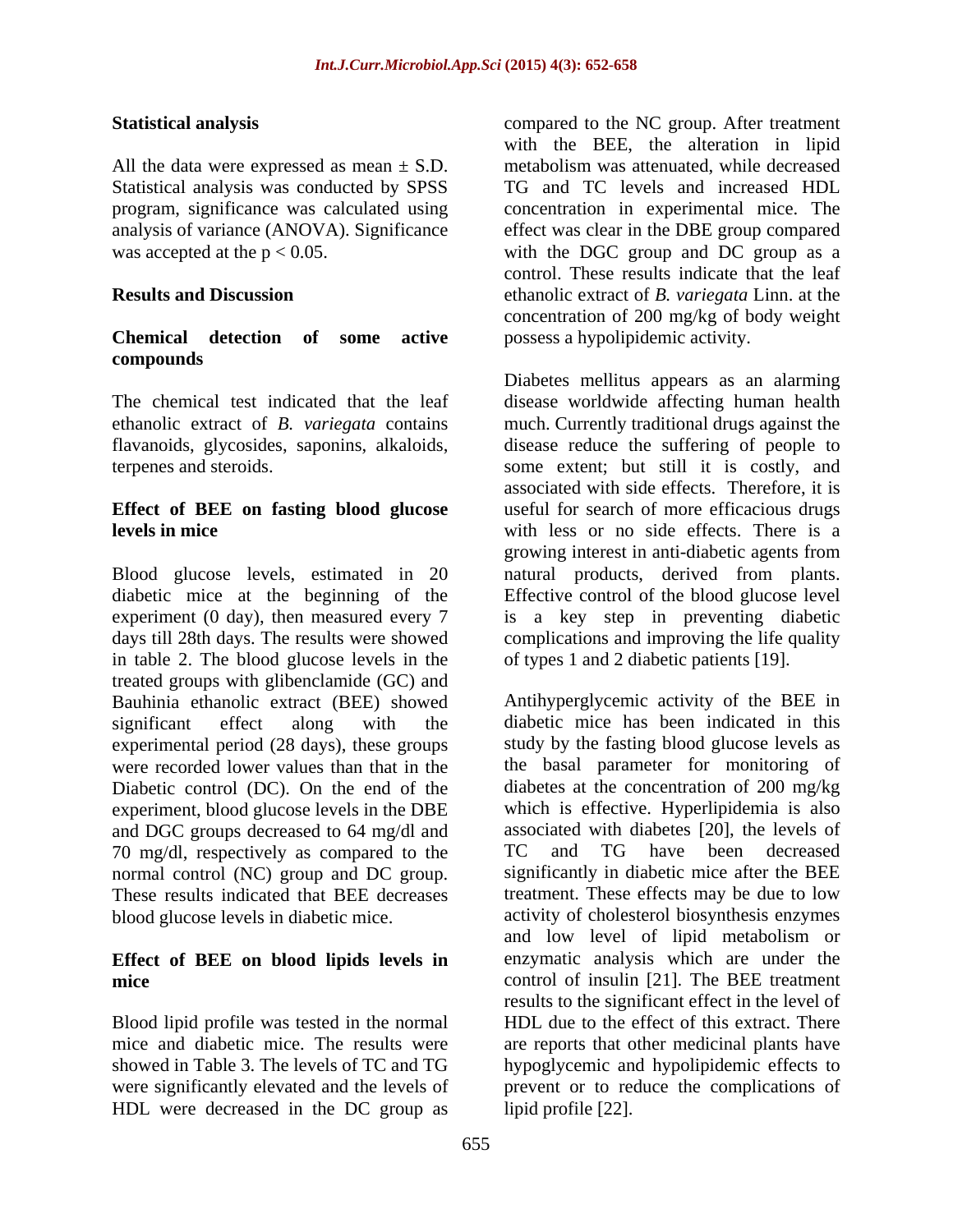It was concluded that this study indicates the  $\frac{1}{2}$  inhibition of intestinal  $\alpha$ -glucosidase beneficial effects of BEE as hypoglycemic and antihyperglycemic agents in the same time. Other experiments are necessary to determine the active compounds that show this effect. Tannins, polyphenols, flavonoids can be concluded that BEE extract showed hypertriglyceridemia have been reported to<br>occur in alloxan-induced diabetic rabbits. activities and the beneficial effects of flavonoids have been studied in relation to diabetes mellitus, either through the

inhibition of intestinal  $\alpha$ -glucosidase enzyme or through their capacity to avoid glucose absorption and to improve glucose tolerance [24, 25].

are reported to have antidiabetic effects [23], the total cholesterol and triglyceride in and it is known from the detection procedure plasma as compared to the diabetic group. that BEE are rich in these substances and it Currently, reviewed on the mode of action an antidiabetic effect because of the tannins molecular mechanism. In their review, the and polyphenols therein. authors thoroughly discussed about the Hypercholesterolemia and various effects of the drug candidates in occur in alloxan-induced diabetic rabbits. demonstrated that flavonoid compounds act Flavonoids are naturally occurring phenolic against diabetes mellitus either through their compounds with a broad range of biological capacity to avoid glucose absorption or to Treatment with BEE significantly reduced flavonoids including cellular regulating diabetic syndromes. It has been improve glucose tolerance [26].

| <b>Table.1</b> Nutrient elements (%) for the mice during the ex-<br>experiment period |  |
|---------------------------------------------------------------------------------------|--|
|                                                                                       |  |

| Element                    |                      | Percent \% |
|----------------------------|----------------------|------------|
|                            | Micro elements       |            |
| Corn starch                |                      |            |
|                            |                      |            |
| Soybean oil<br>Bone powder | <b>Yeast extract</b> |            |
|                            | ish powder           |            |
| Vitami                     |                      |            |

\* Zhou et al., 2009 [16].

**Table.2** Effect of Bauhinia variegata leaves ethanolic extract on blood glucose levels (mg/dl) of albino mice

| <b>Treatment</b>                   | <b>Dose</b>       | Blood glucose level (mg/dl)  |        |           |      |      |
|------------------------------------|-------------------|------------------------------|--------|-----------|------|------|
| $(Group), n=5$                     |                   | 0 <sub>day</sub>             | 7 days | 14 days   | 21   | 28   |
|                                    |                   |                              |        |           | days | days |
| Normal control (NC)                |                   |                              | 65     | 68        | 70   | 66   |
| Diabetic control (DC)              |                   | 162                          | 165    | 165       | 170  | 180  |
| Diabetic with                      | 600               | $\overline{a}$<br>$\sqrt{2}$ | 67     | 63        | 65   | 64   |
| <b>Glibenclamide (DGC)</b>         | $\frac{ug/kg}{g}$ |                              |        |           |      |      |
| <b>Diabetic with Bauhinia</b>      | 200               | 69                           | 68     | <b>-1</b> | 64   |      |
| <b>Extract</b> (DBE)               | mg/kg             |                              |        |           |      |      |
| * n= number of mice for each group |                   |                              |        |           |      |      |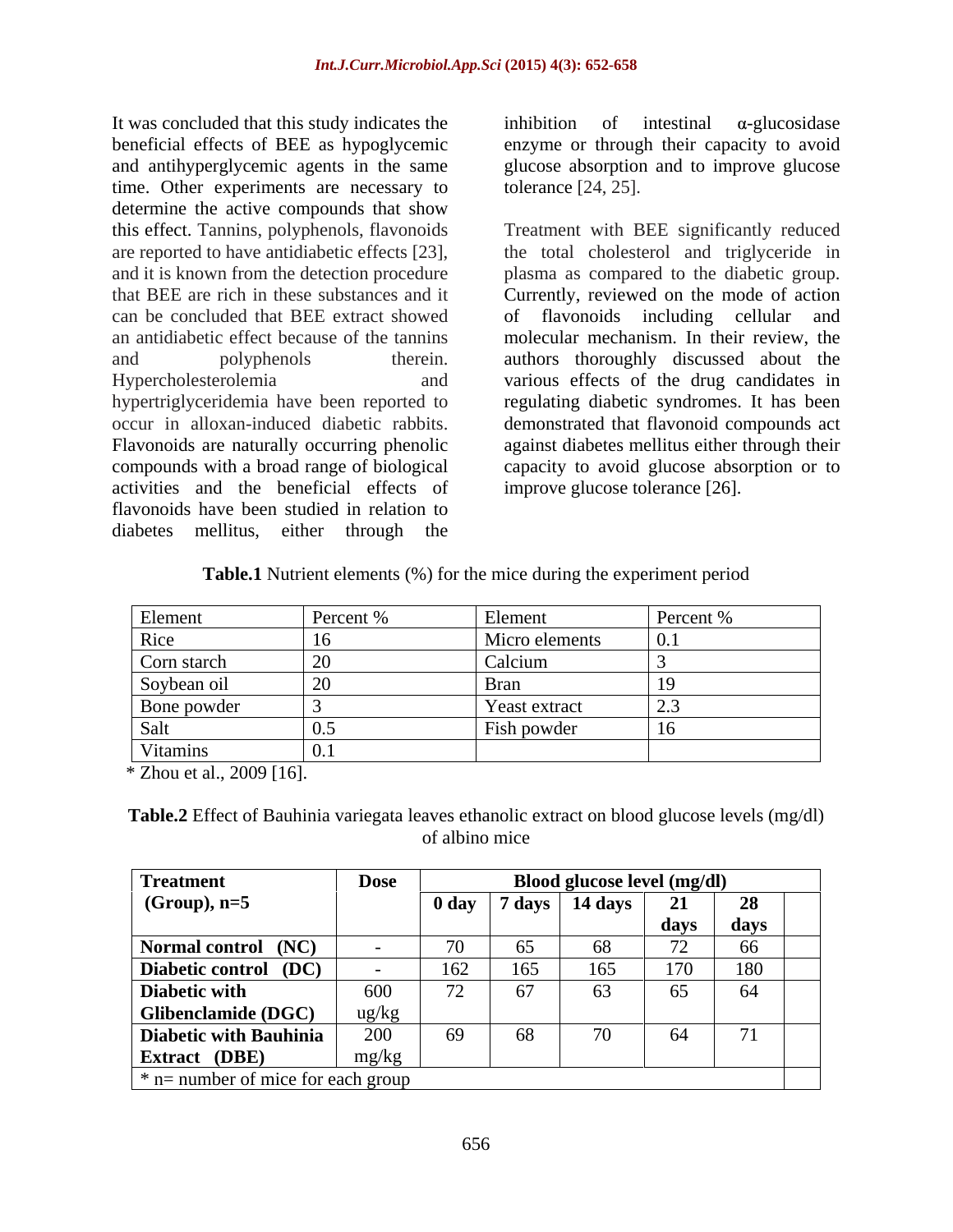| <b>Treatment</b>                                             | <b>Dose</b>         |                            |           | Lipid profile levels |  |  |
|--------------------------------------------------------------|---------------------|----------------------------|-----------|----------------------|--|--|
| $(Group), n=5$                                               |                     | (mg/dl)                    |           |                      |  |  |
|                                                              |                     | T <sub>1</sub><br>$\bf{1}$ | <b>TG</b> | <b>TIDI</b><br>HDL   |  |  |
| Normal Control (NC)                                          |                     |                            | 69.3      | 45.6                 |  |  |
| Diabetic mice (DC)                                           |                     | 107.3                      | 109.6     | 43.3                 |  |  |
| Diabetic with Glibenclamide                                  | $600$ ug/kg         | 1 0 1 .3                   | 75.3      | 48.6                 |  |  |
| (DGC)                                                        |                     |                            |           |                      |  |  |
| <b>Diabetic with Bauhinia</b>                                | $200 \text{ mg/kg}$ | 102.6                      | 77.6      | 46.3                 |  |  |
| <b>Extract</b>                                               |                     |                            |           |                      |  |  |
| (DBE)                                                        |                     |                            |           |                      |  |  |
| $\frac{1}{2}$ in $\frac{1}{2}$ number of mice for each group |                     |                            |           |                      |  |  |

| Table.3 Effec<br>$^{\circ}$ 1nn.<br>f ethanolic extract or<br>ີ່ ລະ<br>t Bauhinia variegate l<br>$\sqrt{2}$<br>- ivai |  |
|-----------------------------------------------------------------------------------------------------------------------|--|
| g/dl) of albino mice<br>$0$ lood lipids (mg/                                                                          |  |

- 1.Anonymous, diabetes mellitus statistics.
- 2. Nagarajan NS, Murugesh N, Thirupathy<br>
KP, Radha N, Murali A. *Fitoterapia*. Rats. Der Pharmacia Lettre, 2(5):
- 3. Fatima Regina Mena Barreto Silva., Bruno 9. Sabu, M, K Smitha & R Kuttan.
- 4.Venkatesh S, Reddy Dayanand G, Reddy
- 5.Luo Q, Cai YZ, Yan J.Hypoglycemic and from Lycium barbarum. Life Sci. 76:
- 6.Alarcon-Aguilar FJ, Jimenez-Estrada M,
- 7.Rajgopalan K, Savarajan VV, Varier PR. *Indian Medicinal plants*, Orient Longmen Pvt. Ltd. Chennai: India;1:
- **References** and **References References References References References References References References References References References References References References References Reference** American heart association, 2007. Bauhinia variegata L on KP, Radha N, Murali A. *Fitoterapia*. 76: 310-315.2005. 8.Thiruvenkatasubramaniam, R. and Jayakar, B. Anti-Hyperglycemic and Anti-Hyperlipidaemic Activities of *Bauhinia variegata* L on Streptozotocin Induced Diabetic Rats. Der Pharmacia Lettre, 2(5): 330-334. 2010.
	- Szpoganicz., Moacir Geraldo Antidiabetic activity of green tree Pizzolatti, Maria Alice Vieira phenols and their role in reducing Willrich, Eliandra de Sousa. *J.*  oxidative stress in experimental *Ethnopharmacol*. 83: 33-37. 2002 diabetes. J Ethnopharmacol, *83*, 109- 9.*Sabu, M, K Smitha & R Kuttan.* 116. 2002.
	- Madhava B, Ramesh M, Rao Appa 10.*Hirosh, T, I Mitsuy, T Mi, Jin Ew, S* AVN. *Fitoterapia*. 74: 274-279. 2003. tea on blood glucose levels and hypolipidemic effects and mice and on glucose metabolism in antioxidant activity of fruit extracts healthy humans. BMC Pharma, *Tosiyasu & K Ikuko.* Effect of green serum proteomics patterns in diabetic mice and on glucose metabolism in Vol.4, *4*, 18-30. 2004.
	- 137-149. 2004 11. Middleton E, Kandaswami C, Reyes-Chilpa R. Hypoglycemic flavonoids on mammalian cells: effect of extracts and fractions from emplications for inflammation, heart Psacalium decompositum in healthy disease and cancer. Pharmacol. Rev. and alloxan-diabetic mice. 52: 673-751. 2000. 11.Middleton E, Kandaswami C, Theoharides TC. The effects of plant implications for inflammation, heart disease and cancer. Pharmacol. Rev. 52: 673-751. 2000.
	- J.Ethnopharmacol. 72: 21-27. 2000. 12.B. C. Koti1, S. M. Biradar2\*, R. V. 256-257. 1994. 256-257. 2008. Property and server server that the server server server that the server server Karadi3, A. D. Taranalli1, V. S. Effect of *Bauhinia variegata* bark extract on blood glucose level in normal and